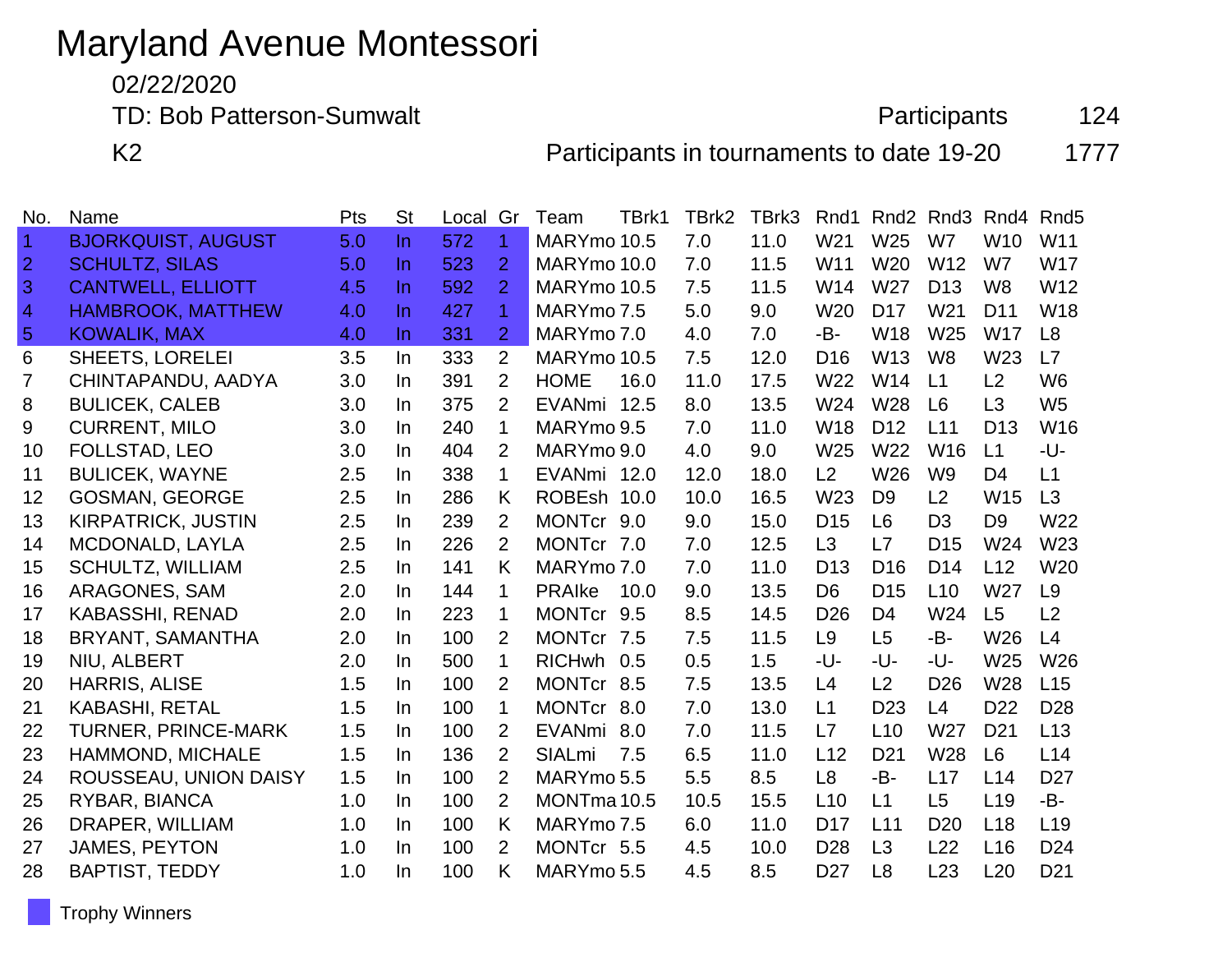### K5 Individual Standings

| No.            | Name                        | Pts | <b>St</b> | Local Gr |                | TBrk1<br>Team         | TBrk2 | TBrk3 | Rnd1            | Rnd <sub>2</sub> | Rnd3            | Rnd4            | Rnd <sub>5</sub> |
|----------------|-----------------------------|-----|-----------|----------|----------------|-----------------------|-------|-------|-----------------|------------------|-----------------|-----------------|------------------|
| $\overline{1}$ | <b>KALLENBERGER, HUGO</b>   | 4.5 | $\ln$     | 668      | $\overline{1}$ | BAYVmo 14.5           | 10.5  | 17.0  | W <sub>9</sub>  | W13              | W <sub>5</sub>  | W <sub>3</sub>  | D <sub>4</sub>   |
| $\overline{2}$ | <b>EL-HAJJAR, SAMI</b>      | 4.5 | $\ln$     | 582      | 5              | MARYmo 11.0           | 8.0   | 12.0  | W <sub>12</sub> | W26              | W18             | W19             | D <sub>6</sub>   |
| 3              | <b>MUHAMMAD, AAQIL</b>      | 4.0 | In        | 607      | 5              | MARYmo 13.5           | 9.0   | 15.5  | W10             | W19              | W <sub>6</sub>  | L1              | W7               |
| $\overline{4}$ | HOFFMAN-LARSON, DECLAN      | 4.0 | In.       | 506      | 4              | MARYmo 12.0           | 7.5   | 13.0  | D <sub>21</sub> | W27              | W14             | W <sub>8</sub>  | D <sub>1</sub>   |
| $\overline{5}$ | <b>ZELLMAN, AUGUSTIN</b>    | 3.5 | In.       | 574      | 3              | MARYmo 13.5           | 9.0   | 15.5  | W <sub>8</sub>  | W7               | L1              | D <sub>6</sub>  | W <sub>19</sub>  |
| 6              | <b>KOSTIC, IAN</b>          | 3.0 | $\ln$     | 493      | $\overline{4}$ | GOLDmi 14.0           | 9.5   | 16.0  | W16             | W <sub>20</sub>  | L3              | D <sub>5</sub>  | D <sub>2</sub>   |
| $\overline{7}$ | WEI, MAX                    | 3.0 | $\ln$     | 447      | K              | <b>LITTLE</b><br>12.0 | 8.0   | 13.5  | W22             | L5               | W <sub>23</sub> | W <sub>13</sub> | L3               |
| 8              | CHINTAPANDU, ADI            | 3.0 | In.       | 458      | 3              | <b>HOME</b><br>12.0   | 8.0   | 13.0  | L5              | W15              | W28             | L4              | W23              |
| 9              | EL-HAJJAR, AIDA             | 3.0 | In.       | 361      | 4              | MARYmo 12.0           | 7.5   | 13.0  | L1              | D <sub>11</sub>  | W27             | D <sub>14</sub> | W21              |
| 10             | <b>BURGOS, ALEXANDER</b>    | 3.0 | $\ln$     | 354      | 5              | FERNmo 11.5           | 7.5   | 13.0  | L <sub>3</sub>  | W22              | D <sub>20</sub> | D <sub>11</sub> | W15              |
| 11             | <b>COLLIER, SHAY</b>        | 3.0 | In.       | 330      | 4              | MONTcr 10.5           | 7.5   | 11.0  | L13             | D <sub>9</sub>   | W29             | D <sub>10</sub> | W20              |
| 12             | MCDONALD, NATALIE           | 3.0 | In.       | 315      | 4              | MONTcr 10.0           | 5.5   | 10.5  | L2              | D <sub>29</sub>  | W25             | D <sub>20</sub> | W22              |
| 13             | <b>GEHRING, BRADY</b>       | 2.5 | In.       | 350      | 4              | MARYmo 8.5            | 8.5   | 14.0  | W11             | L1               | W <sub>26</sub> | L7              | D <sub>14</sub>  |
| 14             | <b>MARTIN, IAN</b>          | 2.5 | In.       | 311      | 3              | MONTma8.0             | 8.0   | 14.0  | D <sub>15</sub> | W23              | L4              | D <sub>9</sub>  | D <sub>13</sub>  |
| 15             | <b>EWERDT-BROOKS, MILES</b> | 2.5 | In.       | 318      | $\overline{2}$ | MARYmo 7.5            | 7.5   | 12.5  | D <sub>14</sub> | L8               | W16             | W <sub>21</sub> | L10              |
| 16             | <b>GOYMERAC, MARISA</b>     | 2.5 | In        | 185      | 3              | FERBap 6.0            | 6.0   | 9.0   | L <sub>6</sub>  | -B-              | L15             | W28             | D <sub>17</sub>  |
| 17             | HOFMANN-LARSEN, PEARCE      | 2.5 | In.       | 327      | $\overline{2}$ | MARYmo 5.0            | 5.0   | 8.0   | D <sub>27</sub> | D <sub>21</sub>  | L <sub>19</sub> | W26             | D <sub>16</sub>  |
| 18             | <b>MAKOWSKI, RYLAN</b>      | 2.5 | In.       | 445      | 3              | ROBEsh 3.0            | 3.0   | 7.5   | <b>W30</b>      | W28              | L2              | -H-             | $-N-$            |
| 19             | <b>CROSBY, AIDEN</b>        | 2.0 | In.       | 320      | 4              | <b>SILOmi</b><br>12.0 | 10.0  | 16.5  | W31             | L3               | <b>W17</b>      | L2              | L <sub>5</sub>   |
| 20             | <b>GEHRING, MATHEW</b>      | 2.0 | In        | 286      | $\overline{2}$ | MARYmo 11.0           | 9.0   | 14.0  | W25             | L6               | D <sub>10</sub> | D <sub>12</sub> | L11              |
| 21             | McCHRYSTAL, DEACON          | 2.0 | In        | 232      | 3              | MONTma 10.0           | 8.0   | 14.0  | D4              | D <sub>17</sub>  | W24             | L15             | L <sub>9</sub>   |
| 22             | FOLLSTAD, JOSEPHINE         | 2.0 | In.       | 113      | 4              | MARYmo 8.0            | 8.0   | 11.0  | L7              | L10              | -B-             | W24             | L12              |
| 23             | <b>SHAH, TAKSHEEL</b>       | 2.0 | In.       | 206      | $\mathbf{1}$   | MARYmo 8.0            | 7.5   | 11.0  | W24             | L14              | L7              | W29             | L8               |
| 24             | KIRKPATRICK, JAYVON         | 2.0 | $\ln$     | 255      | 3              | MONTcr 6.0            | 5.5   | 8.0   | L23             | W <sub>25</sub>  | L21             | L22             | W <sub>29</sub>  |
| 25             | <b>WHEELER, THEODORE</b>    | 2.0 | In.       | 133      | 3              | MONTma <sub>6.0</sub> | 5.0   | 9.0   | L20             | L24              | L12             | W27             | <b>W28</b>       |
| 26             | <b>JOHNSON, JURNEE</b>      | 1.5 | In.       | 100      | 5              | MONTcr 6.0            | 6.0   | 10.5  | -B-             | L2               | L13             | L17             | D <sub>27</sub>  |
| 27             | SIMMONS, SYDNEY             | 1.0 | In        | 100      | 3              | MONTma <sub>8.5</sub> | 7.5   | 12.5  | D <sub>17</sub> | L4               | L <sub>9</sub>  | L25             | D <sub>26</sub>  |
| 28             | <b>COLLIER, TANNER</b>      | 1.0 | In.       | 160      | 3              | MARYmo 7.5            | 7.0   | 10.5  | W <sub>29</sub> | L18              | L <sub>8</sub>  | L16             | L25              |
| 29             | HART, SADIE                 | 0.5 | In        | 100      | 3              | MONTma8.0             | 7.0   | 11.0  | L28             | D <sub>12</sub>  | L11             | L23             | L24              |
| 30             | LIDDLE, OTIS                | 0.0 | In.       | 100      | 3              | MONTcr 0.0            | 0.0   | 3.0   | L <sub>18</sub> | -U-              | -U-             | -U-             | -U-              |
| 31             | <b>MORIEN, EDWARD</b>       | 0.0 | In.       | 100      | 5              | MONTma <sub>0.0</sub> | 0.0   | 2.0   | L <sub>19</sub> | -U-              | -U-             | -U-             | -U-              |

Trophy Winners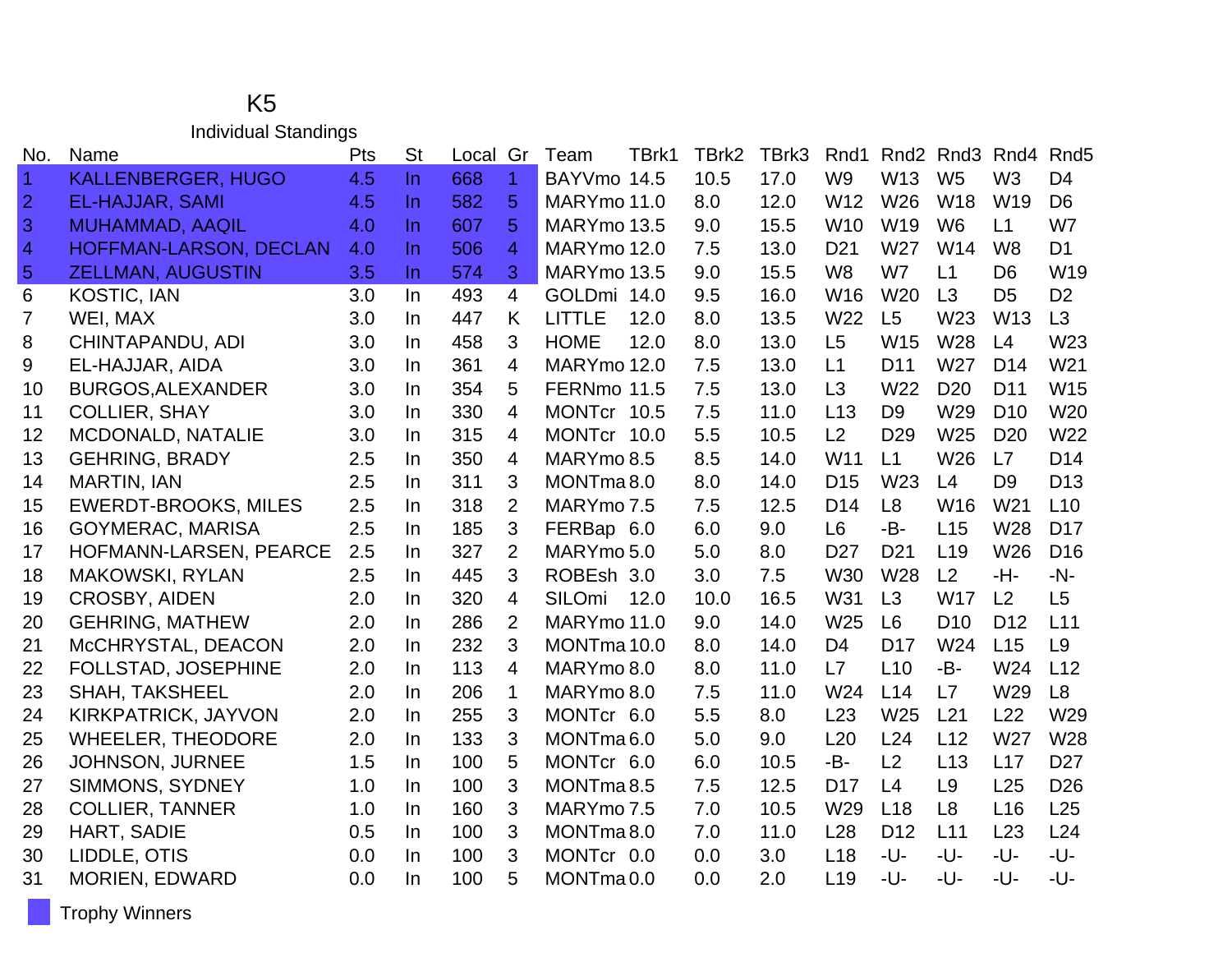### K12 Individual Standings

| No.            | Name                         | Pts | <b>St</b> | Local | Gr             | Team                 | TBrk1 TBrk2 TBrk3 Rnd1 |     |                 | Rnd <sub>2</sub> | Rnd3            | Rnd4            | Rnd <sub>5</sub> |
|----------------|------------------------------|-----|-----------|-------|----------------|----------------------|------------------------|-----|-----------------|------------------|-----------------|-----------------|------------------|
| $\overline{1}$ | <b>XIONG, BRYAN</b>          | 5.0 | $\ln$     | 945   | 6              | MORSmi 0.0           | 0.0                    | 0.0 | W14             | W43              | W11             | W <sub>13</sub> | W <sub>3</sub>   |
| $\overline{2}$ | <b>WEI, NEO</b>              | 4.5 | $\ln$     | 890   | $\overline{4}$ | NORTHs 0.0           | 0.0                    | 0.0 | W15             | W39              | W12             | D <sub>10</sub> | W13              |
| 3              | <b>CANTWELL, EMERSON</b>     | 4.0 | $\ln$     | 994   | 5              | MARYmo 0.0           | 0.0                    | 0.0 | W28             | W22              | W <sub>6</sub>  | W4              | L1               |
| $\overline{4}$ | McADAMS-CHAVEZ, TOMMY        | 4.0 | $\ln$     | 942   | 6              | BUTLmi 0.0           | 0.0                    | 0.0 | W23             | W7               | W26             | L3              | W16              |
| $\overline{5}$ | <b>BERRY, CAMERON</b>        | 4.0 | $\ln$     | 768   | 5              | <b>HILLgl</b><br>0.0 | 0.0                    | 0.0 | W32             | L11              | W15             | W14             | W12              |
| 6              | <b>WHEELER, KADEN</b>        | 4.0 | $\ln$     | 765   | $\overline{7}$ | GOLDmi 0.0           | 0.0                    | 0.0 | <b>W36</b>      | W <sub>29</sub>  | L3              | W32             | W11              |
| $\overline{7}$ | STARK, JOHNATHAN             | 4.0 | In        | 767   | 6              | MARYmo 0.0           | 0.0                    | 0.0 | W30             | L4               | W33             | W29             | W19              |
| 8              | <b>ROBITAILLE, ETIENNE</b>   | 4.0 | In.       | 770   | 6              | GOLDmi 0.0           | 0.0                    | 0.0 | <b>W37</b>      | W42              | L28             | W31             | W <sub>10</sub>  |
| 9              | DOTSON, MAURION              | 4.0 | $\ln$     | 688   | 8              | SILOmi<br>0.0        | 0.0                    | 0.0 | L <sub>18</sub> | W40              | <b>W38</b>      | W30             | W25              |
| 10             | PERERA, KEVINDU              | 3.5 | In.       | 789   | 6              | <b>BURLbr</b><br>0.0 | 0.0                    | 0.0 | W45             | W21              | W19             | D <sub>2</sub>  | L <sub>8</sub>   |
| 11             | <b>GOSSMAN, ROGER</b>        | 3.0 | In.       | 693   | $\overline{4}$ | MARYmo 0.0           | 0.0                    | 0.0 | W41             | W <sub>5</sub>   | L1              | W <sub>20</sub> | L <sub>6</sub>   |
| 12             | <b>TOMASELLO, OSCAR</b>      | 3.0 | In.       | 691   | 5              | MARYmo 0.0           | 0.0                    | 0.0 | W42             | <b>W18</b>       | L2              | <b>W17</b>      | L5               |
| 13             | <b>JONES, JACKSON</b>        | 3.0 | In.       | 784   | 6              | MARYmo 0.0           | 0.0                    | 0.0 | W33             | W31              | W16             | L1              | L2               |
| 14             | TALEDONE, DOMINIC            | 3.0 | In.       | 551   | 6              | MARYmo 0.0           | 0.0                    | 0.0 | L1              | W44              | W <sub>22</sub> | L5              | W28              |
| 15             | <b>BOHN, LEONA</b>           | 3.0 | In        | 559   | 11             | VINCmi<br>0.0        | 0.0                    | 0.0 | L2              | W45              | L5              | W35             | <b>W36</b>       |
| 16             | MAYS, JAZMINE                | 3.0 | In.       | 693   | 6              | MORSmi 0.0           | 0.0                    | 0.0 | W35             | <b>W17</b>       | L13             | W28             | L4               |
| 17             | <b>BUCHANAN, CAMARIA</b>     | 3.0 | In        | 597   | $\overline{7}$ | SILOmi<br>0.0        | 0.0                    | 0.0 | W <sub>20</sub> | L16              | W39             | L12             | W31              |
| 18             | TRAN, SOPHIA                 | 3.0 | In.       | 643   | 6              | <b>BUTLmi</b><br>0.0 | 0.0                    | 0.0 | W <sub>9</sub>  | L12              | L31             | <b>W37</b>      | W33              |
| 19             | <b>JAIN, ARNAV</b>           | 3.0 | In.       | 632   | 3              | GOLDmi 0.0           | 0.0                    | 0.0 | W46             | W25              | L10             | -B-             | L7               |
| 20             | OLSON, INGRID                | 3.0 | In        | 702   | 5              | GOLDmi 0.0           | 0.0                    | 0.0 | L17             | W35              | W34             | L11             | W26              |
| 21             | ZELL, OLIVER                 | 3.0 | In.       | 647   | 5              | MARYmo 0.0           | 0.0                    | 0.0 | <b>W38</b>      | L10              | L32             | W27             | W34              |
| 22             | LOPEZ_PAULSON, MARCUS        | 3.0 | In.       | 575   | 5              | <b>VIEAU</b><br>0.0  | 0.0                    | 0.0 | W44             | L3               | L14             | W42             | W29              |
| 23             | <b>KLASSEN, MAX</b>          | 3.0 | In        | 573   | 6              | MARYmo 0.0           | 0.0                    | 0.0 | L4              | <b>W38</b>       | L30             | W44             | W32              |
| 24             | <b>JONES, NYLA</b>           | 3.0 | In.       | 676   | 5              | EVANmi 0.0           | 0.0                    | 0.0 | L <sub>29</sub> | <b>W30</b>       | <b>W40</b>      | L25             | <b>W37</b>       |
| 25             | SAHOO, OJAS                  | 2.5 | In        | 723   | $\mathbf 1$    | MARYmo 0.0           | 0.0                    | 0.0 | <b>W47</b>      | L <sub>19</sub>  | D <sub>27</sub> | W24             | L9               |
| 26             | <b>CURRENT, SAGE</b>         | 2.5 | In.       | 731   | 3              | MARYmo 0.0           | 0.0                    | 0.0 | W34             | W27              | L4              | -H-             | L20              |
| 27             | OROZCO, ADAN                 | 2.5 | In        | 560   | 5              | <b>VIEAU</b><br>0.0  | 0.0                    | 0.0 | W48             | L26              | D <sub>25</sub> | L21             | W43              |
| 28             | <b>WALLACE, RYAN</b>         | 2.0 | In.       | 538   | 6              | <b>BUTLmi</b><br>0.0 | 0.0                    | 0.0 | L3              | W36              | W <sub>8</sub>  | L <sub>16</sub> | L14              |
| 29             | McKINNEY, JAMIYA             | 2.0 | In.       | 490   | 7              | SILOmi<br>0.0        | 0.0                    | 0.0 | W24             | L <sub>6</sub>   | W43             | L7              | L22              |
| 30             | <b>NELSON-THOMAS, AKILI</b>  | 2.0 | In        | 422   | 5              | <b>MONTcr</b><br>0.0 | 0.0                    | 0.0 | L7              | L24              | W23             | L9              | W44              |
| 31             | <b>IBARRA_AHUATZI, DAVID</b> | 2.0 | <b>In</b> | 557   | 4              | <b>VIEAU</b><br>0.0  | 0.0                    | 0.0 | W49             | L13              | W18             | L8              | L17              |

Trophy Winners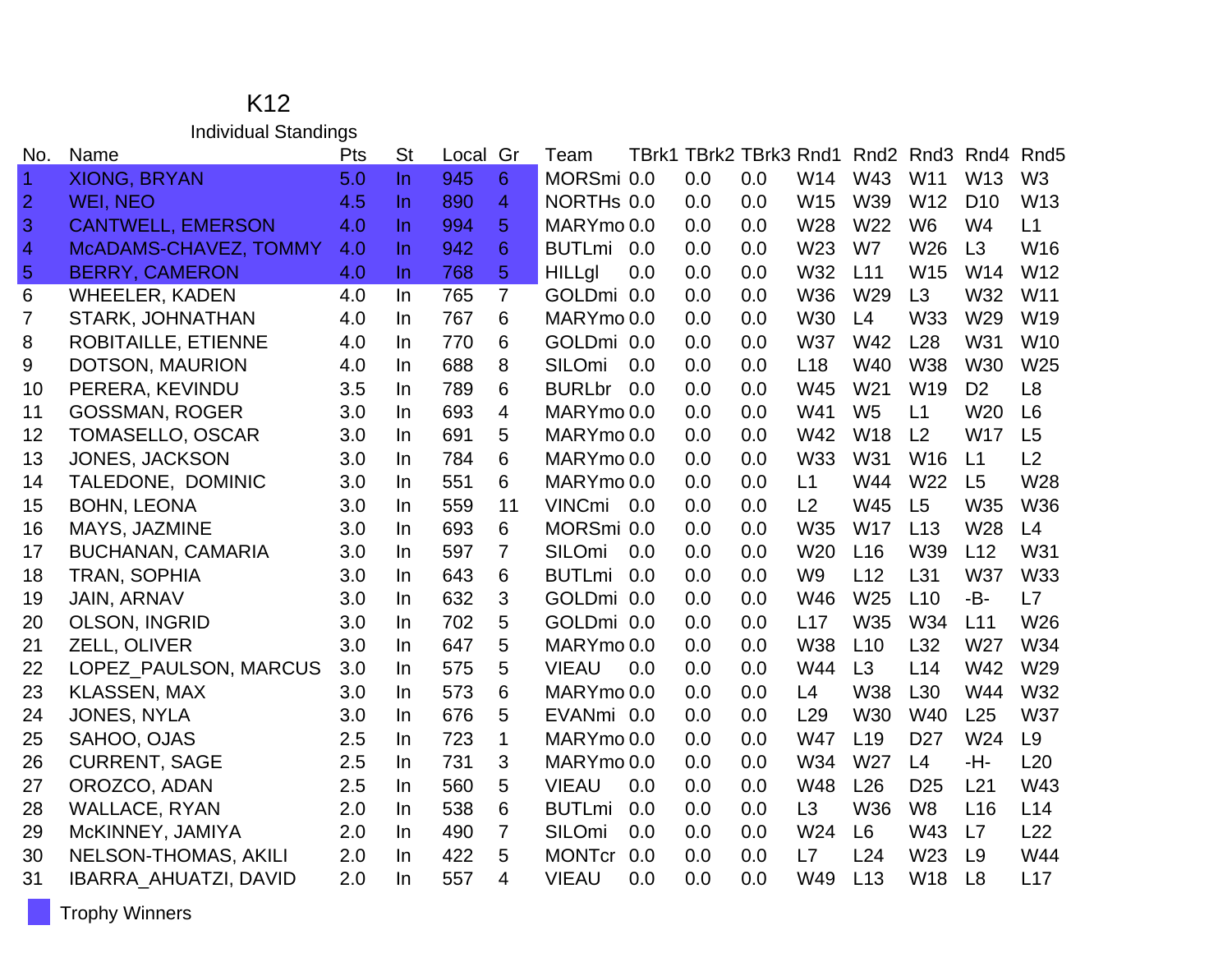| 32 | <b>HARRIS, ZYSHONE</b>   | 2.0 | <u>In</u> | 462 | 10 | <b>VINCmi</b><br>0.0  | 0.0 | 0.0 | L5              | W47            | W <sub>21</sub> | L <sub>6</sub>  | L23             |
|----|--------------------------|-----|-----------|-----|----|-----------------------|-----|-----|-----------------|----------------|-----------------|-----------------|-----------------|
| 33 | <b>HARRIS, ARIONNA</b>   | 2.0 | In.       | 510 | 9  | <b>VINCmi</b><br>0.0  | 0.0 | 0.0 | L <sub>13</sub> | W41            | L7              | W43             | L <sub>18</sub> |
| 34 | HUNTER, ANDREW           | 2.0 | In.       | 494 | 7  | <b>BUTLmi</b><br>0.0  | 0.0 | 0.0 | L <sub>26</sub> | W46            | L20             | W39             | L21             |
| 35 | EL-HAJJAR, RAYA          | 2.0 | In        | 301 |    | MARYmo 0.0            | 0.0 | 0.0 | L <sub>16</sub> | L20            | W46             | L15             | W42             |
| 36 | <b>WALKER, ALFRED</b>    | 2.0 | In.       | 318 | 6  | MARYmo 0.0            | 0.0 | 0.0 | L <sub>6</sub>  | L28            | W45             | W47             | L15             |
| 37 | <b>AGARWAL, KRISH</b>    | 2.0 | In.       | 478 | 4  | MARYmo 0.0            | 0.0 | 0.0 | L <sub>8</sub>  | W48            | W48             | L18             | L24             |
| 38 | <b>BURGOS, MORGAN</b>    | 1.5 | In        | 259 | 8  | FERNmo 0.0            | 0.0 | 0.0 | L21             | L23            | L9              | W46             | D <sub>39</sub> |
| 39 | <b>OULAHAN, ORJAN</b>    | 1.5 | In.       | 551 | 3  | MARYmo 0.0            | 0.0 | 0.0 | W40             | L2             | L17             | L34             | D <sub>38</sub> |
| 40 | <b>WIGGINS, TATIANA</b>  | 1.5 | In.       | 194 | 6  | MORSmi 0.0            | 0.0 | 0.0 | L <sub>39</sub> | L <sub>9</sub> | L24             | W48             | D45             |
| 41 | NOLLIE, IYANNA           | 1.5 | In        | 189 | 6  | MONTma <sub>0.0</sub> | 0.0 | 0.0 | L11             | L33            | L42             | D45             | <b>W47</b>      |
| 42 | LARRY, LABRE             | 1.0 | In.       | 239 | 6  | MORSmi 0.0            | 0.0 | 0.0 | L <sub>12</sub> | L <sub>8</sub> | W41             | L22             | L <sub>35</sub> |
| 43 | LISBERG, MARINA          | 1.0 | In.       | 527 | 4  | MARYmo 0.0            | 0.0 | 0.0 | W <sub>50</sub> | L1             | L29             | L <sub>33</sub> | L27             |
| 44 | LIDDLE, INGRID           | 1.0 | In.       | 237 | 6  | MONTma <sub>0.0</sub> | 0.0 | 0.0 | L22             | L14            | W47             | L23             | L <sub>30</sub> |
| 45 | PEARSON, GAVIN           | 1.0 | In.       | 110 | 6  | 0.0<br><b>BUTLmi</b>  | 0.0 | 0.0 | L <sub>10</sub> | L15            | L36             | D41             | D40             |
| 46 | LEARMAN, CADENCE         | 1.0 | In.       | 127 | 6  | <b>JACOBI</b><br>0.0  | 0.0 | 0.0 | L <sub>19</sub> | L34            | L <sub>35</sub> | L38             | <b>W48</b>      |
| 47 | SEANGSAVANG, AMMY        | 0.0 | In.       | 284 | 6  | MORSmi 0.0            | 0.0 | 0.0 | L25             | L32            | L44             | L36             | L41             |
| 48 | McCHRYSTAL, EVA          | 0.0 | In.       | 100 | 6  | MONTma <sub>0.0</sub> | 0.0 | 0.0 | L27             | L37            | L <sub>37</sub> | L40             | L46             |
| 49 | CRUZ, ALEXIS             | 0.0 | In.       | 100 | 7  | <b>ATLAS</b><br>0.0   | 0.0 | 0.0 | L31             | -U-            | -U-             | -U-             | -U-             |
| 50 | <b>BUSTANATE, HARITZ</b> | 0.0 | In        | 100 | 7  | <b>ATLAS</b><br>0.0   | 0.0 | 0.0 | L43             | -U-            | -U-             | -U-             | -U-             |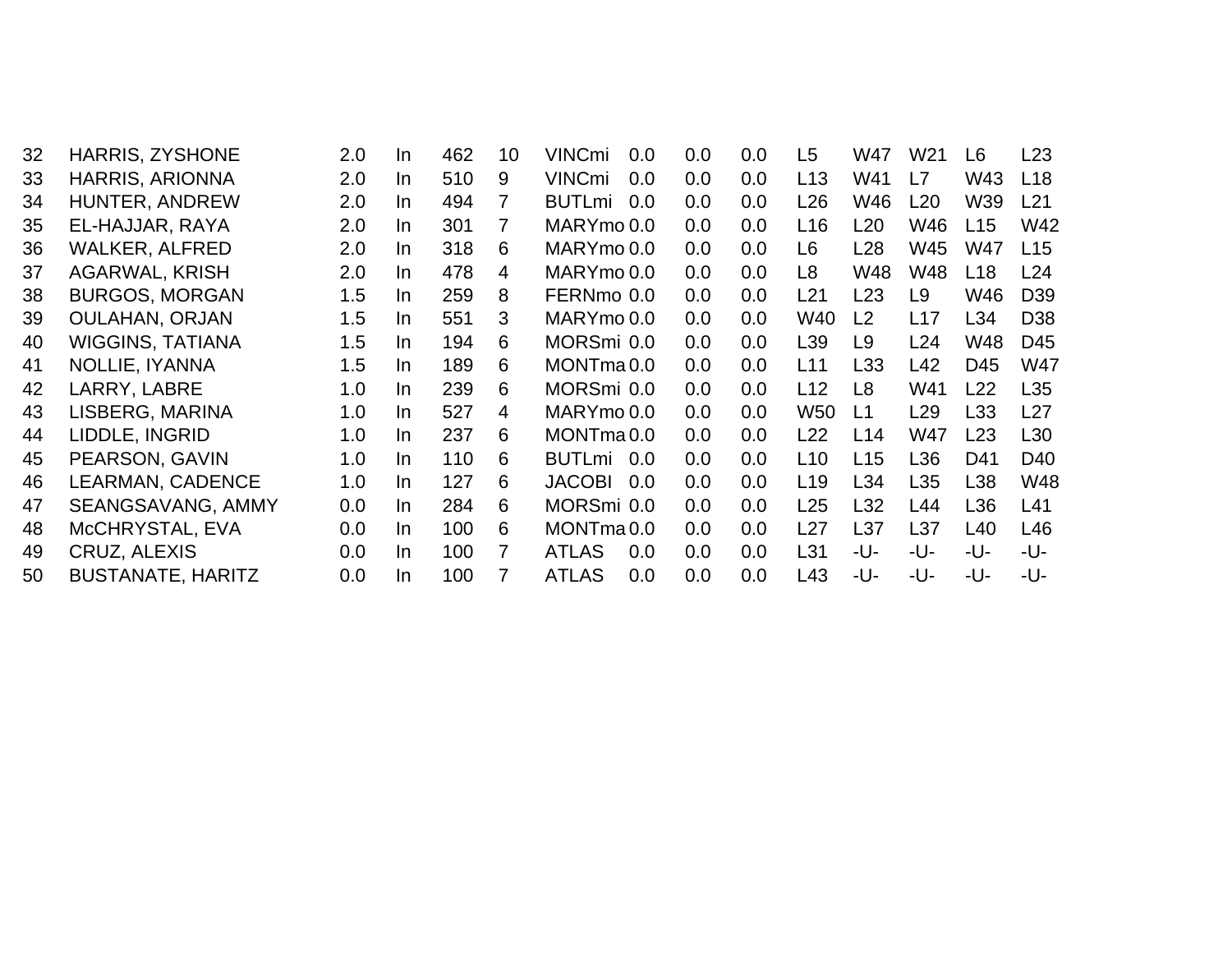|                | <b>Individual Standings</b>  |            |           |       |                |               |       |       |       |                 |                 |                 |                 |                |
|----------------|------------------------------|------------|-----------|-------|----------------|---------------|-------|-------|-------|-----------------|-----------------|-----------------|-----------------|----------------|
| No.            | Name                         | <b>Pts</b> | <b>St</b> | Local | Gr             | Team          | TBrk1 | TBrk2 | TBrk3 | Rnd1            | Rnd2            | Rnd3            |                 | Rnd4 Rnd5      |
| Æ              | <b>HILDEMAN, JONAH</b>       | 4.0        | In.       | 1164  | 6              | CUDAHY 12.5   |       | 8.5   | 14.0  | W14             | W <sub>8</sub>  | W <sub>6</sub>  | W <sub>5</sub>  | L2             |
| $\overline{2}$ | <b>WESLEY, HAYDEN</b>        | 4.0        | In.       | 1161  | 6              | GOLDmi 11.5   |       | 7.5   | 12.0  | W15             | W <sub>9</sub>  | L <sub>5</sub>  | W7              | W <sub>1</sub> |
| $\mathbf{3}$   | <b>JETZER, ETHAN</b>         | 3.5        | In.       | 1091  | 8              | FERNmo 12.0   |       | 8.5   | 14.0  | W7              | L5              | W4              | W9              | D <sub>6</sub> |
| $\overline{4}$ | <b>SCOTT, LEON</b>           | 3.5        | In.       | 1059  | 8              | MORSmi 11.5   |       | 8.0   | 13.5  | D <sub>6</sub>  | W <sub>12</sub> | L <sub>3</sub>  | W <sub>10</sub> | W <sub>5</sub> |
| $\sqrt{5}$     | HERVEY-PETERS, TRA-LYN       | 3.0        | In.       | 1183  | 7.             | <b>SILOmi</b> | 15.0  | 11.0  | 17.0  | W <sub>10</sub> | W3              | W <sub>2</sub>  | L1              | L4             |
| 6              | <b>KRESS, EMMETT</b>         | 3.0        | In.       | 1043  | 6              | MARYmo 13.0   |       | 9.0   | 14.5  | D <sub>4</sub>  | W11             | L1              | W <sub>12</sub> | D <sub>3</sub> |
| $\overline{7}$ | <b>BAPTIST, MARCUS</b>       | 3.0        | $\ln$     | 919   | 6              | MARYmo 11.0   |       | 7.0   | 11.0  | L <sub>3</sub>  | -B-             | W11             | L2              | W13            |
| 8              | <b>EVANS, JONATHAN</b>       | 3.0        | In.       | 880   | 8              | MORSmi 9.5    |       | 5.5   | 9.5   | -B-             | L1              | L <sub>9</sub>  | W11             | <b>W10</b>     |
| 9              | <b>SHEETS, ADELINE</b>       | 2.0        | $\ln$     | 958   | 5              | MARYmo 10.0   |       | 8.0   | 14.0  | W13             | L <sub>2</sub>  | W <sub>8</sub>  | L3              | L12            |
| 10             | <b>BAPTIST, BLAISE</b>       | 2.0        | $\ln$     | 920   | $\overline{7}$ | MARYmo 9.0    |       | 7.5   | 12.5  | L <sub>5</sub>  | W14             | W <sub>13</sub> | L4              | L8             |
| 11             | <b>ALCARAZ, JESUS</b>        | 2.0        | $\ln$     | 862   | 6              | VIEAU         | 7.0   | 7.0   | 10.0  | W12             | L6              | L7              | L <sub>8</sub>  | -B-            |
| 12             | <b>SMITH, TAYSHAWN</b>       | 2.0        | $\ln$     | 987   | 7              | <b>SILOmi</b> | 7.0   | 6.5   | 10.5  | L11             | L4              | <b>W15</b>      | L <sub>6</sub>  | W <sub>9</sub> |
| 13             | ROBINSON, XAVIER             | 2.0        | $\ln$     | 857   | 6              | GOLDmi 6.0    |       | 5.5   | 8.5   | L <sub>9</sub>  | W <sub>15</sub> | L10             | W14             | L7             |
| 14             | <b>GOYMERAC, CHRISTOPHER</b> | 2.0        | In.       | 859   | 7              | APPLap        | 4.5   | 4.5   | 8.5   | L1              | L <sub>10</sub> | -B-             | L13             | <b>W15</b>     |
| 15             | <b>KRESS, EVAN</b>           | 1.0        | In        | 815   | 4              | MARYmo 5.5    |       | 5.5   | 9.5   | L2              | L13             | L12             | -B-             | L14            |

K12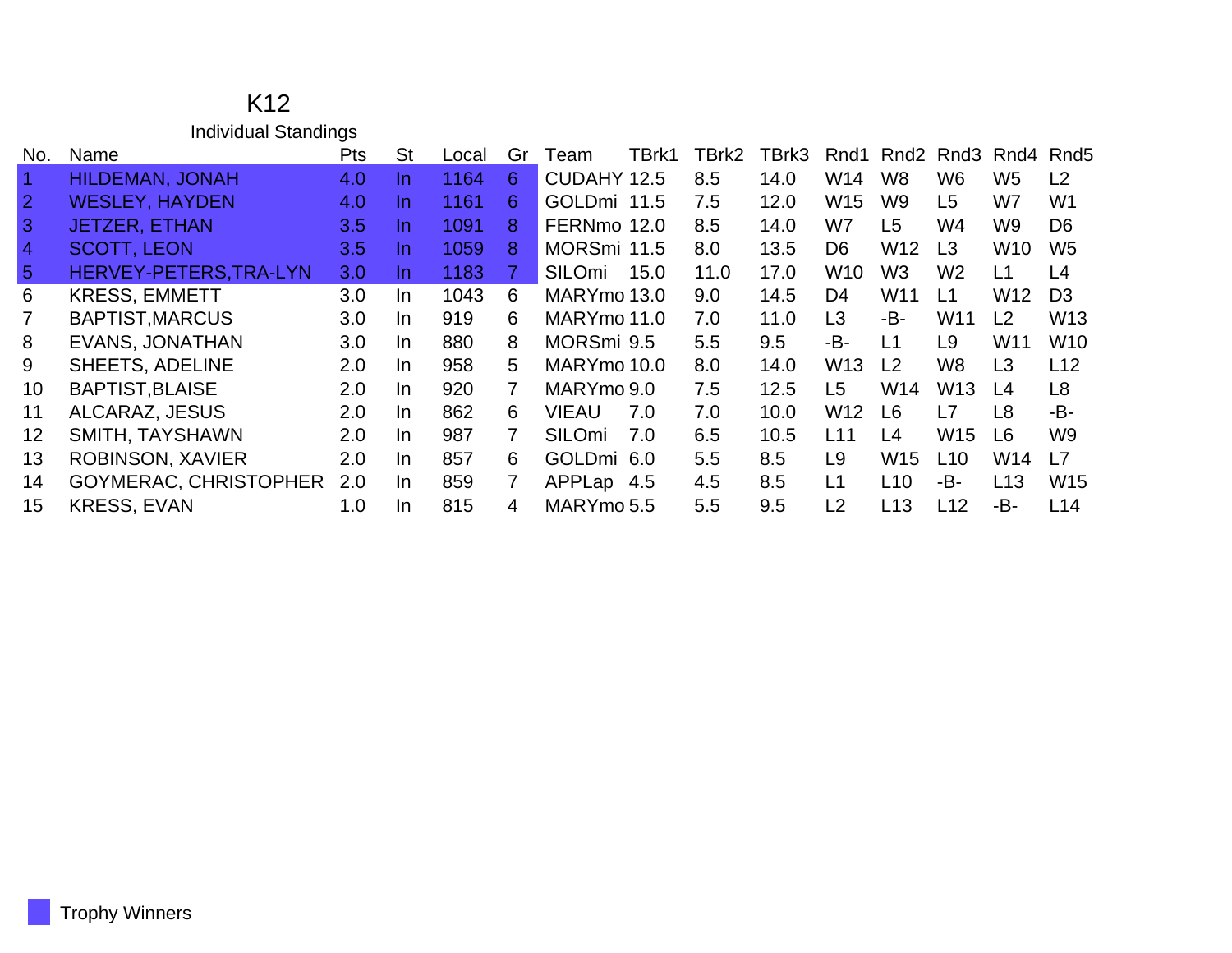## K2

Team Standings

| Plc            | Name (Players: Top 4 used)          | Score | Med  | Solk | SBx2 | Cum  |
|----------------|-------------------------------------|-------|------|------|------|------|
|                |                                     |       |      |      |      |      |
| $\vert$ 1      | Maryland Ave Montesori School, (12) | 18.5  | 26.5 | 43.0 | 79.0 | 55.5 |
|                | <b>SCHULTZ, SILAS (5.0,523)</b>     |       |      |      |      |      |
|                | BJORKQUIST, AUGUST (5.0,572)        |       |      |      |      |      |
|                | CANTWELL, ELLIOTT (4.5,592)         |       |      |      |      |      |
|                | HAMBROOK, MATTHEW (4.0,427)         |       |      |      |      |      |
| $\overline{2}$ | Craig Montesorri School, Milwau (7) | 9.0   | 32.0 | 53.5 | 29.5 | 22.0 |
|                | KIRPATRICK, JUSTIN (2.5,239)        |       |      |      |      |      |
|                | MCDONALD, LAYLA (2.5,226)           |       |      |      |      |      |
|                | KABASSHI, RENAD (2.0,223)           |       |      |      |      |      |
|                | BRYANT, SAMANTHA (2.0,100)          |       |      |      |      |      |
| $\mathbf{3}$   | Evangel Assembly of God Chess C (3) | 7.0   | 27.0 | 43.0 | 26.5 | 22.0 |
|                | BULICEK, CALEB (3.0,375)            |       |      |      |      |      |
|                | BULICEK, WAYNE (2.5,338)            |       |      |      |      |      |
|                | TURNER, PRINCE-MARK (1.5,100)       |       |      |      |      |      |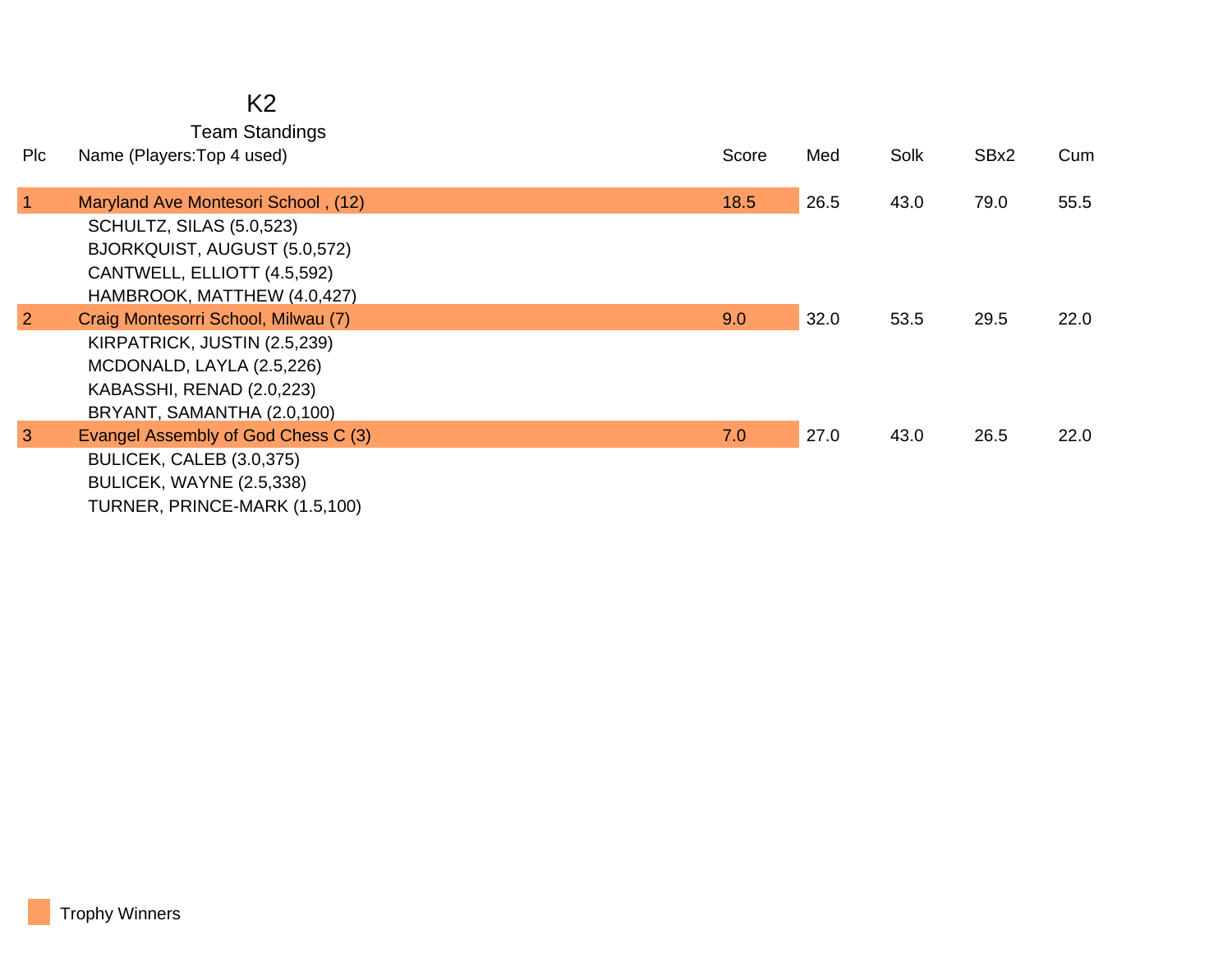|                | <b>Team Standings</b>                                            |       |      |      |      |      |
|----------------|------------------------------------------------------------------|-------|------|------|------|------|
| Plc            | Name (Players: Top 4 used)                                       | Score | Med  | Solk | SBx2 | Cum  |
| $\vert$ 1      | Maryland Ave Montesori School, (12)<br>EL-HAJJAR, SAMI (4.5,582) | 16.0  | 33.5 | 56.0 | 81.5 | 50.5 |
|                | MUHAMMAD, AAQIL (4.0,607)                                        |       |      |      |      |      |
|                | HOFFMAN-LARSON, DECLAN (4.0,506)                                 |       |      |      |      |      |
|                | ZELLMAN, AUGUSTIN (3.5,574)                                      |       |      |      |      |      |
| $\overline{2}$ | Craig Montesorri School, Milwau (5)                              | 9.5   | 24.5 | 40.0 | 26.5 | 23.5 |
|                | COLLIER, SHAY (3.0,330)                                          |       |      |      |      |      |
|                | MCDONALD, NATALIE (3.0,315)                                      |       |      |      |      |      |
|                | KIRKPATRICK, JAYVON (2.0,255)                                    |       |      |      |      |      |
|                | JOHNSON, JURNEE (1.5,100)                                        |       |      |      |      |      |
| $\mathbf{3}$   | <b>MACDOWELL MONTESORRI (6)</b>                                  | 7.5   | 28.5 | 49.5 | 30.0 | 21.5 |
|                | MARTIN, IAN (2.5,311)                                            |       |      |      |      |      |
|                | MCCHRYSTAL, DEACON (2.0,232)                                     |       |      |      |      |      |
|                | WHEELER, THEODORE (2.0,133)                                      |       |      |      |      |      |
|                | SIMMONS, SYDNEY (1.0,100)                                        |       |      |      |      |      |

Trophy Winners

K5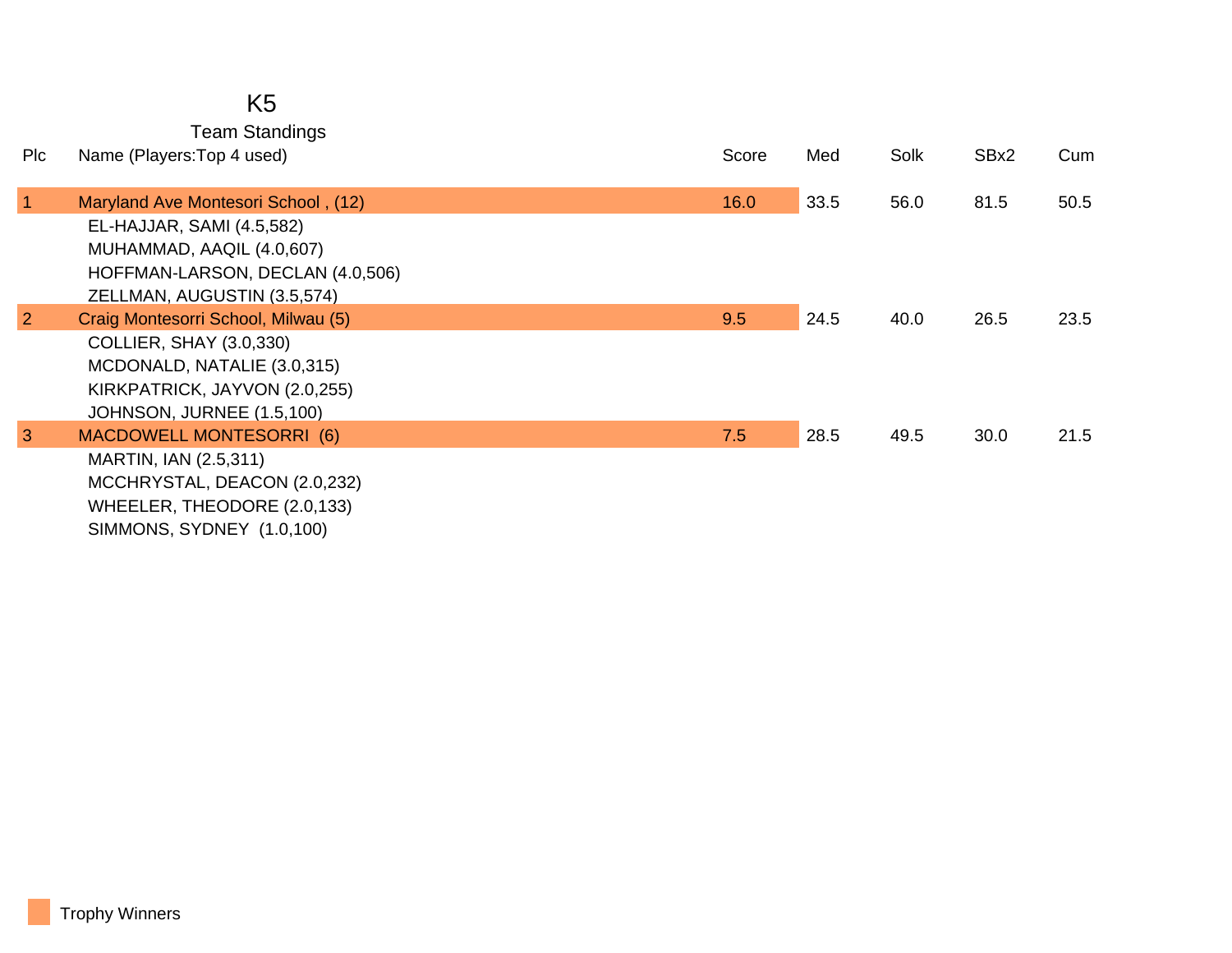| K12 |  |
|-----|--|
|     |  |

Team Standings<br>s:Top 4 used)

| Plc             | Name (Players: Top 4 used)                 | Score | Med  | Solk | SBx2 | Cum  |
|-----------------|--------------------------------------------|-------|------|------|------|------|
| $\overline{1}$  | Maryland Ave Montesori School, (15)        | 14.0  | 38.5 | 63.5 | 74.0 | 47.0 |
|                 | CANTWELL, EMERSON (4.0,994)                |       |      |      |      |      |
|                 | STARK, JOHNATHAN (4.0,767)                 |       |      |      |      |      |
|                 | GOSSMAN, ROGER (3.0,693)                   |       |      |      |      |      |
|                 | TOMASELLO, OSCAR (3.0,691)                 |       |      |      |      |      |
| $\overline{2}$  | <b>GOLDA MEIR ELEMENTARY SCHOOL, M (4)</b> | 14.0  | 27.5 | 47.0 | 55.0 | 42.0 |
|                 | WHEELER, KADEN (4.0,765)                   |       |      |      |      |      |
|                 | ROBITAILLE, ETIENNE (4.0,770)              |       |      |      |      |      |
|                 | <b>OLSON, INGRID (3.0,702)</b>             |       |      |      |      |      |
|                 | JAIN, ARNAV (3.0,632)                      |       |      |      |      |      |
| $\overline{3}$  | <b>BUTLER MIDDLE SCHOOL, WAUKESHA (5)</b>  | 11.0  | 34.0 | 56.5 | 58.0 | 34.0 |
|                 | MCADAMS-CHAVEZ, TOMMY (4.0,942)            |       |      |      |      |      |
|                 | TRAN, SOPHIA (3.0,643)                     |       |      |      |      |      |
|                 | <b>WALLACE, RYAN (2.0,538)</b>             |       |      |      |      |      |
|                 | HUNTER, ANDREW (2.0,494)                   |       |      |      |      |      |
| 4               | Milwaukee Morse Middle School, (5)         | 10.5  | 30.5 | 51.0 | 46.0 | 31.5 |
|                 | XIONG, BRYAN (5.0,945)                     |       |      |      |      |      |
|                 | MAYS, JAZMINE (3.0,693)                    |       |      |      |      |      |
|                 | WIGGINS, TATIANA (1.5,194)                 |       |      |      |      |      |
|                 | LARRY, LABRE (1.0,239)                     |       |      |      |      |      |
| $5\phantom{.0}$ | Siloah Lutheran School, Milwau (3)         | 9.0   | 24.0 | 38.0 | 36.0 | 27.0 |
|                 | DOTSON, MAURION (4.0,688)                  |       |      |      |      |      |
|                 | BUCHANAN, CAMARIA (3.0,597)                |       |      |      |      |      |
|                 | MCKINNEY, JAMIYA (2.0,490)                 |       |      |      |      |      |
| 6               | Vieau Elementary School (3)                | 7.5   | 21.0 | 35.0 | 22.5 | 23.5 |
|                 | LOPEZ_PAULSON, MARCUS (3.0,575)            |       |      |      |      |      |
|                 | OROZCO, ADAN (2.5,560)                     |       |      |      |      |      |
|                 | IBARRA_AHUATZI, DAVID (2.0,557)            |       |      |      |      |      |
| $\overline{7}$  | VINCENT HIGH SCHOOL, MILWAUKEE (3)         | 7.0   | 25.5 | 40.0 | 21.0 | 20.0 |
|                 | <b>BOHN, LEONA (3.0,559)</b>               |       |      |      |      |      |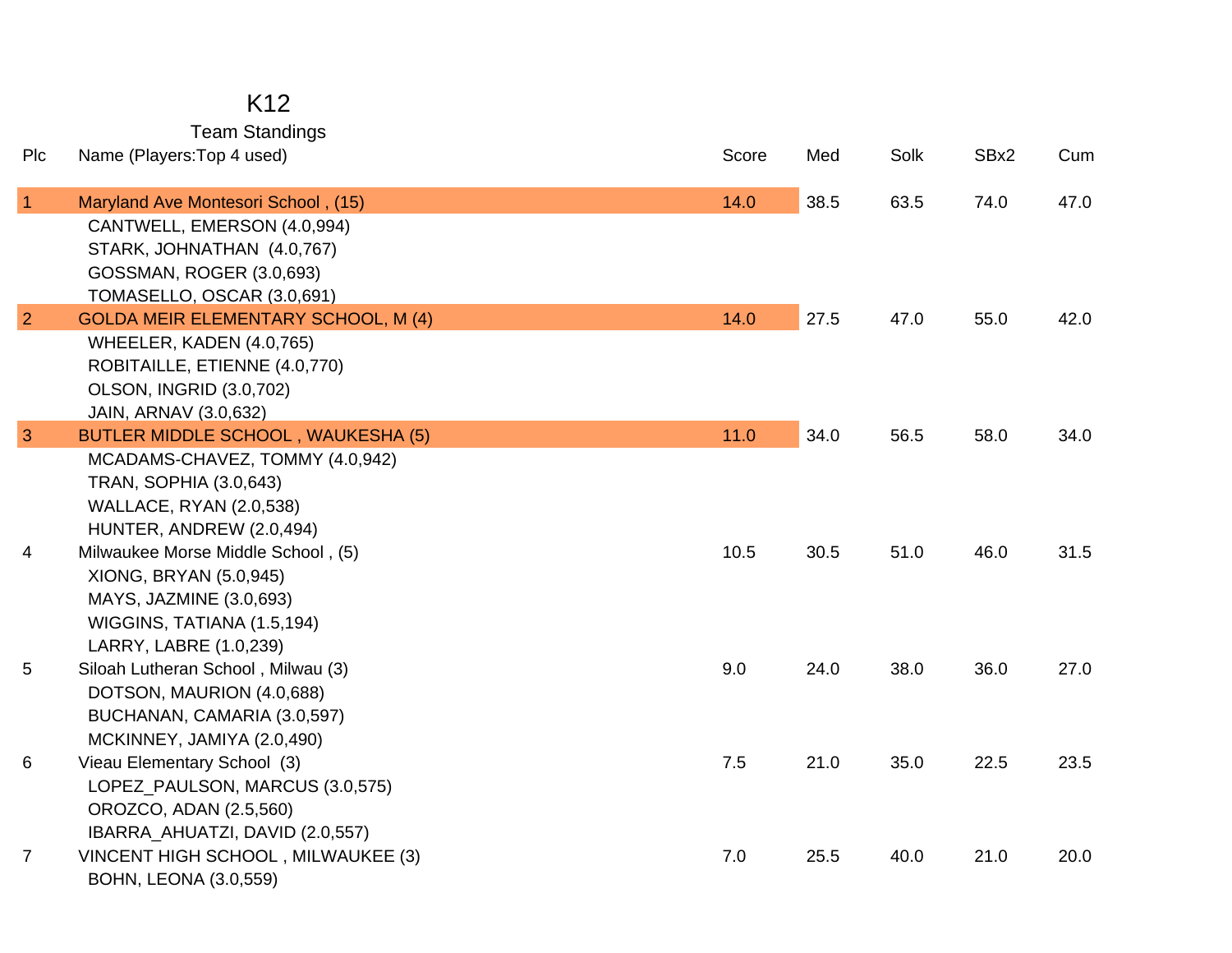|   | HARRIS, ZYSHONE (2.0,462)   |     |      |      |     |         |
|---|-----------------------------|-----|------|------|-----|---------|
|   | HARRIS, ARIONNA (2.0,510)   |     |      |      |     |         |
| 8 | MACDOWELL MONTESORRI (3)    | 2.5 | 17.5 | 27.0 | 1.0 | 5.0     |
|   | NOLLIE, IYANNA (1.5,189)    |     |      |      |     |         |
|   | LIDDLE, INGRID (1.0,237)    |     |      |      |     |         |
|   | MCCHRYSTAL, EVA (0.0,100)   |     |      |      |     |         |
| 9 | ATLAS (2)                   | 0.0 | 0.0  | 3.0  | 0.0 | $0.0\,$ |
|   | CRUZ, ALEXIS (0.0,100)      |     |      |      |     |         |
|   | BUSTANATE, HARITZ (0.0,100) |     |      |      |     |         |
|   |                             |     |      |      |     |         |